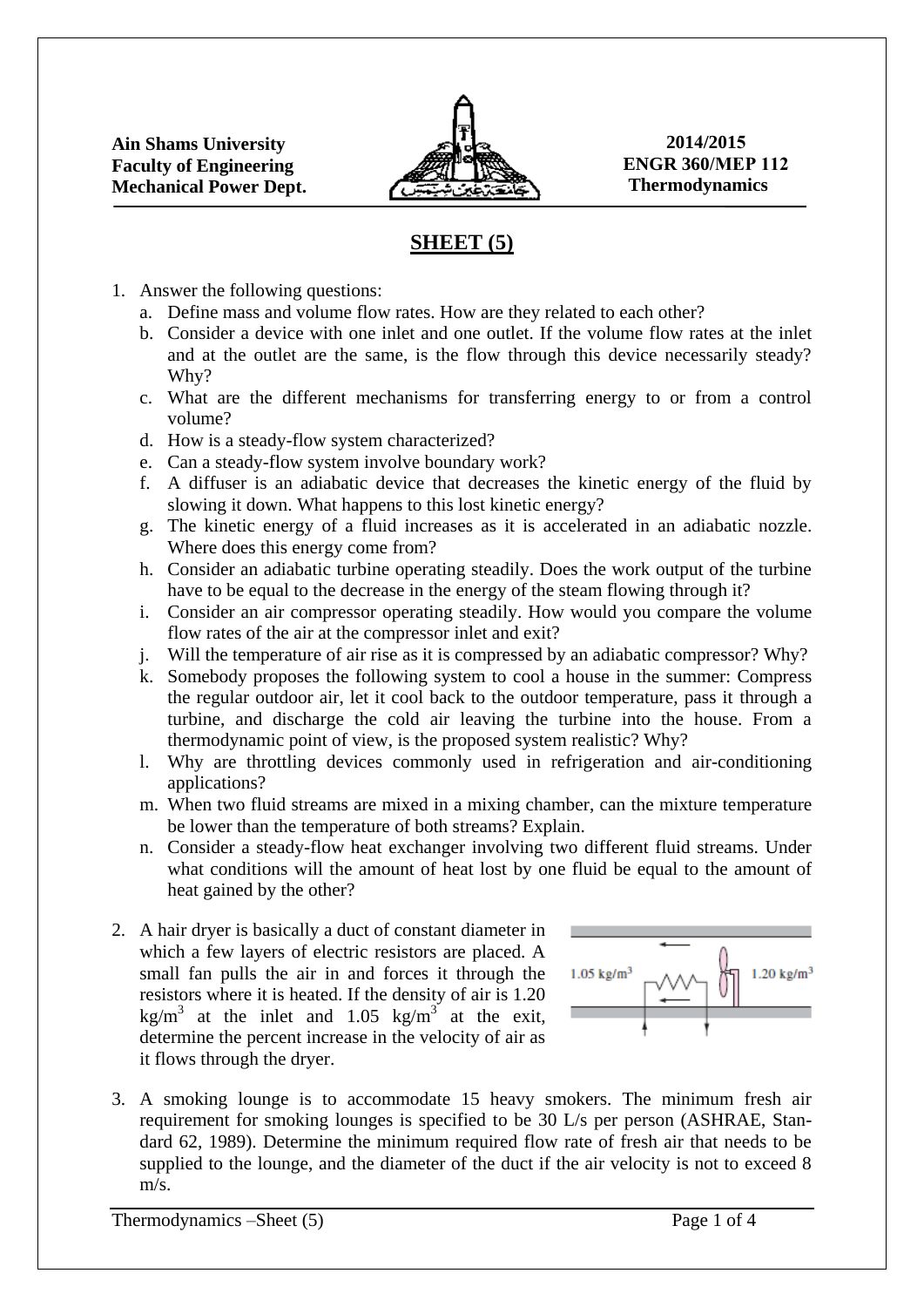- 4. Air enters a 28-cm diameter pipe steadily at 200 kPa and 20°C with a velocity of 5 m/s. Air is heated as it flows, and leaves the pipe at 180 kPa and 40°C. Determine (a) the volume flow rate of air at the inlet, (b) the mass flow rate of air, and (c) the velocity and volume flow rate at the exit.
- 5. Air flows steadily in a pipe at 300 kPa, 77°C, and 25 m/s at a rate of 18 kg/min. Determine (a) the diameter of the pipe, (b) the rate of flow energy, (c) the rate of energy trans-port by mass, and (d) also determine the error involved in part (c) if the kinetic energy is neglected.
- 6. Air enters an adiabatic nozzle steadily at 300 kPa, 200°C, and 30 m/s and leaves at 100 kPa and 180 m/s. The inlet area of the nozzle is 80 cm<sup>2</sup>. Determine (a) the mass flow rate through the nozzle, (b) the exit temperature of the air, and (c) the exit area of the nozzle.
- 7. Steam at 5 MPa and 400°C enters a nozzle steadily with a velocity of 80 m/s, and it leaves at 2 MPa and 300°C. The inlet area of the nozzle is 50 cm2, and heat is being lost at a rate of 120 kJ/s. Determine (a) the mass flow rate of the steam, (b) the exit velocity of the steam, and (c) the exit area of the nozzle.
- 8. Air at 80 kPa and 127°C enters an adiabatic diffuser steadily at a rate of 6000 kg/h and leaves at 100 kPa. The velocity of the airstream is decreased from 230 to 30 m/s as it passes through the diffuser. Find (a) the exit temperature of the air and (b) the exit area of the diffuser.
- 9. Nitrogen gas at 60 kPa and 7°C enters an adiabatic diffuser steadily with a velocity of 200 m/s and leaves at 85 kPa and 22°C. Determine (a) the exit velocity of the nitrogen.
- 10. Steam flows steadily through an adiabatic turbine. The inlet conditions of the steam are 10 MPa, 450°C, and 80 m/s, and the exit conditions are 10 kPa, 92 percent quality, and 50 m/s. The mass flow rate of the steam is 12 kg/s. Determine (a) the change in kinetic energy, (b) the power output, and (c) the turbine inlet area.
- 11. Steam enters an adiabatic turbine at 8 MPa and 500°C at a rate of 3 kg/s and leaves at 20 kPa. If the power output of the turbine is 2.5 MW, determine the temperature of the steam at the turbine exit. Neglect kinetic energy changes.
- 12. Helium is to be compressed from 120 kPa and 310 K to 700 kPa and 430 K. A heat loss of 20 kJ/kg occurs during the compression process. Neglecting kinetic energy changes, determine the power input required for a mass flow rate of 90 kg/min.

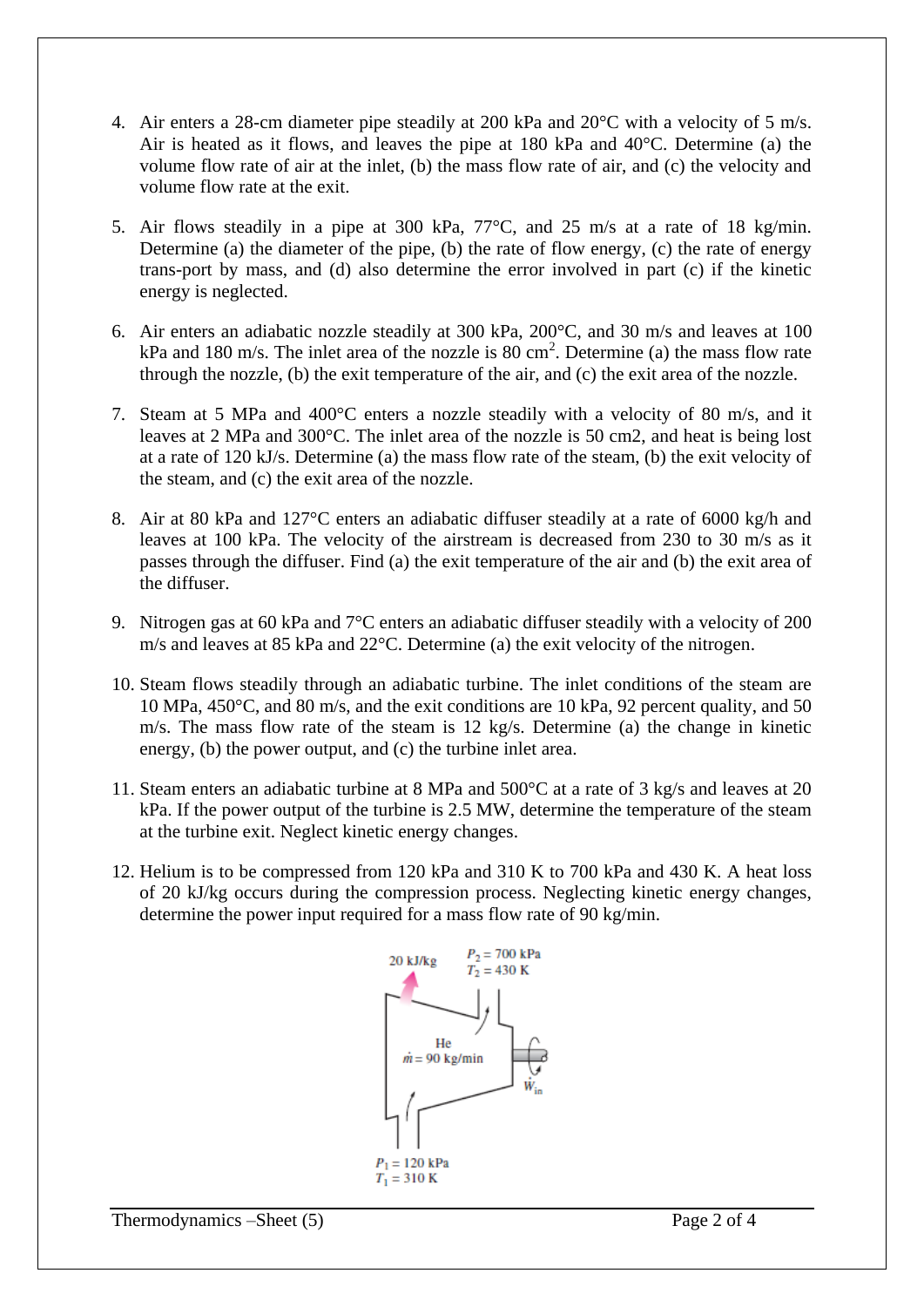- 13. A well-insulated valve is used to throttle steam from 8 MPa and 500°C to 6 MPa. Determine the final temperature of the steam.
- 14. Carbon dioxide gas enters a throttling valve at 5 MPa and 100°C and leaves at 100 kPa. Determine the temperature change during this process if CO2 is assumed to be an ideal gas.
- 15. A hot-water stream at 80°C enters a mixing chamber with a mass flow rate of 0.5 kg/s where it is mixed with a stream of cold water at 20°C. If it is desired that the mixture leave the chamber at 42°C, determine the mass flow rate of the cold-water stream. Assume all the streams are at a pressure of 250 kPa.
- 16. Steam enters the condenser of a steam power plant at 20 kPa and a quality of 95 percent with a mass flow rate of 20,000 kg/h. It is to be cooled by water from a nearby river by circulating the water through the tubes within the con-denser. To prevent thermal pollution, the river water is not allowed to experience a temperature rise above 10°C. If the steam is to leave the condenser as saturated liquid at 20 kPa, determine the mass flow rate of the cooling water required.
- 17. A thin-walled double-pipe counter-flow heat exchanger is used to cool oil ( $c_p = 2.20$  kJ/kg  $\cdot$  °C) from 150 to 40°C at a rate of 2 kg/s by water ( $c_p = 4.18$  kJ/kg  $\cdot$  °C) that enters at 22°C at a rate of 1.5 kg/s. Determine the rate of heat transfer in the heat exchanger and the exit temperature of water.